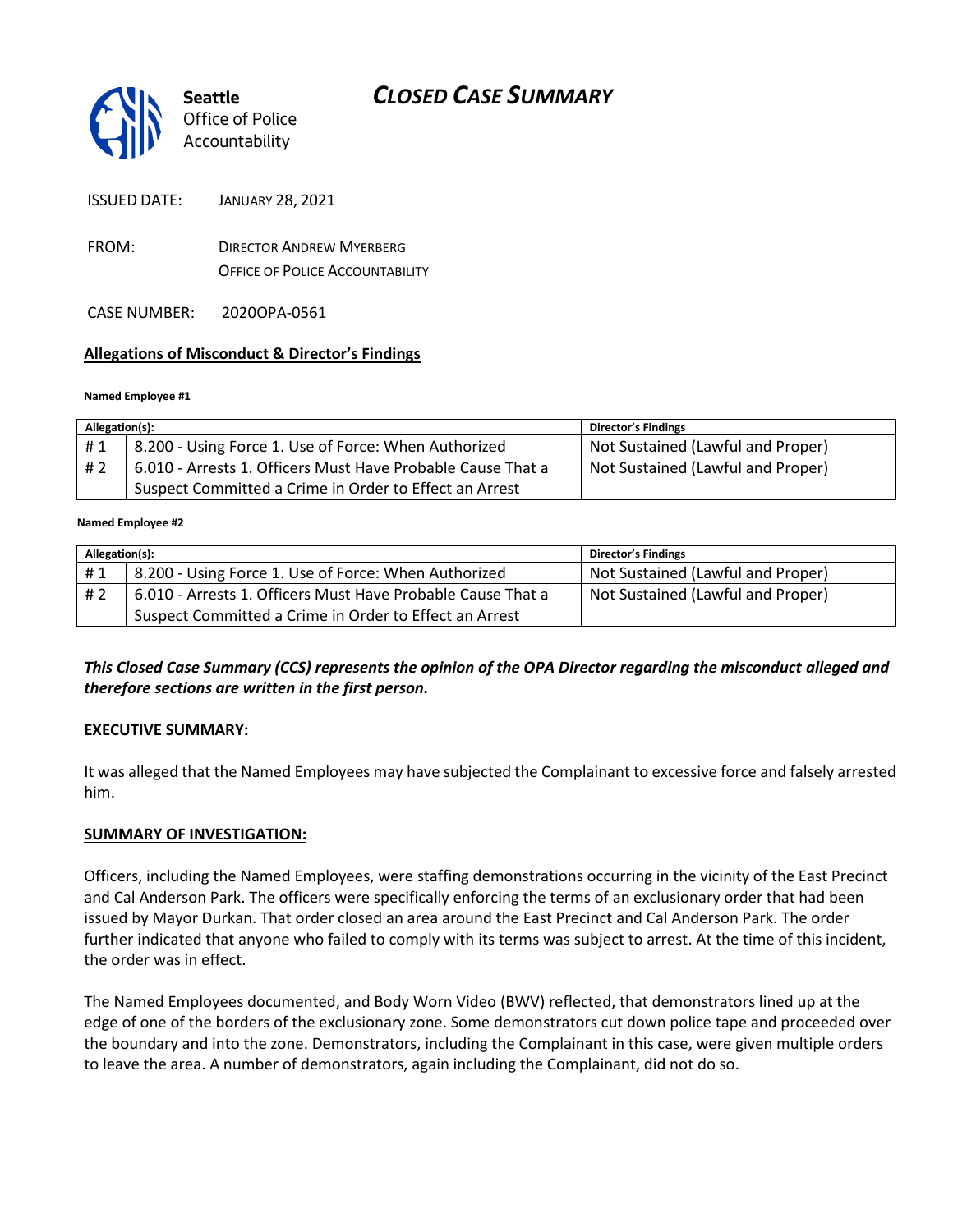# *CLOSED CASE SUMMARY*

OPA CASE NUMBER: 2020OPA-0561

BWV from the Named Employees showed the Complainant standing within the zone engaging in a back and forth with officers. He was in front of most of the other demonstrators and was not moving back. The officers then advanced and the Named Employees took the Complainant into custody.

The Named Employees took hold of the Complainant's arms and brought him down to the ground where he was handcuffed. The Complainant asserted that he was subjected to excessive force due to scrapes he suffered to his knee, and that his arrest was invalid. This investigation ensued.

#### **ANALYSIS AND CONCLUSIONS:**

### **Named Employee #1 - Allegation #1**  *8.200 - Using Force 1. Use of Force: When Authorized*

SPD Policy 8.200(1) requires that force used by officers be reasonable, necessary and proportional. Whether force is reasonable depends "on the totality of the circumstances" known to the officers at the time of the force and must be balanced against "the rights of the subject, in light of the circumstances surrounding the event." (SPD Policy 8.200(1).) The policy lists a number of factors that should be weighed when evaluating reasonableness. (*See id*.) Force is necessary where "no reasonably effective alternative appears to exist, and only then to the degree which is reasonable to effect a lawful purpose." (*Id*.) Lastly, the force used must be proportional to the threat posed to the officer. (*Id*.)

As part of assessing the officers' force – specifically, when determining whether it was reasonable – OPA evaluates whether there was sufficient probable cause to take the Complainant into custody. If there was not, the force would likely be unreasonable; however, here, OPA finds that the arrest was legally justified. It is undisputed that there was a validly issued exclusionary order in place and that the Complainant was in violation of the order. It is further undisputed that the Complainant was directed to disperse, along with other demonstrators, but that he willfully chose not to do so. Accordingly, there was a lawful basis to arrest him for failure to disperse and the Named Employees were permitted to use force if required to effectuate that arrest.

The force they used – taking hold of the Complainant's arms and bringing him down to the ground to be handcuffed – was reasonable under the circumstances to take him into custody. With regard to the decision to perform the takedown, OPA finds that it was both reasonable and necessary. Notably, prior to the incident, the Complainant repeatedly antagonized the officers, including telling the officers that they were scared. It was not unreasonable for the officers to believe that the Complainant could physically resist them were he taken into custody. Accordingly, it was appropriate to handcuff him in the prone position where he could be better controlled and the officers' safety more assured.

Lastly, the force used was proportional under the circumstances. The officers used only that force needed to safely take the Complainant into custody. They did not use any strikes or any other physical compulsion aside from the low-level force described above. While it is unfortunate that the Complainant was injured, this does not compel a finding that the force was out of policy.

Ultimately, for the reasons stated above, OPA finds that the Complainant's arrest was proper and that the Named Employees did not use excessive force. As such, OPA recommends that both Allegation #1 and Allegation #2 be Not Sustained – Lawful and Proper as against both officers.



**Seattle** *Office of Police Accountability*